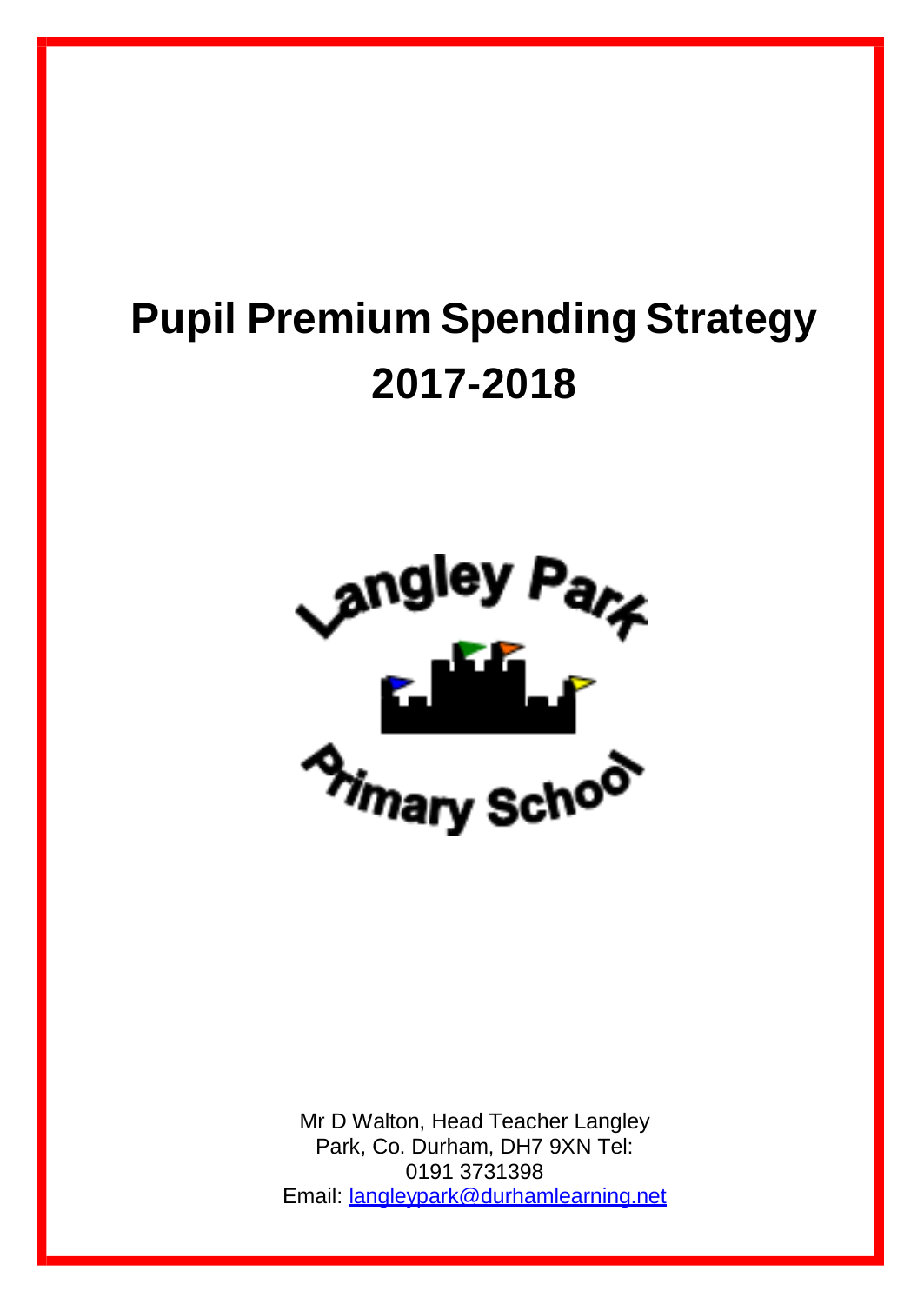## **Rationale**

At Langley Park Primary School, we believe that teaching and learning opportunities meet the needs of all pupils. We ensure that appropriate provision is made for pupils who belong to vulnerable groups, ensuring that the needs of such pupils are adequately assessed and addressed. All our work through the Pupil Premium will be aimed at accelerating progress and overcoming barriers to learning so that these pupils achieve similar outcomes to their peers and diminish the difference between Pupil Premium and non – Pupil Premium.

## **Allocated funds 2017/18: £86,400**

For the financial year 2017-18 Langley Park Primary School has been allocated £86,400 Pupil Premium funding. Primary schools receive £1,320 for each child registered as eligible for free school meals at any point in the last 6 years. Primary Schools receive £1,300 for Children who are Looked After.

| <b>Summary information</b>                                      |           |                                  |              |  |  |  |  |
|-----------------------------------------------------------------|-----------|----------------------------------|--------------|--|--|--|--|
| <b>Langley Park Primary School</b>                              |           |                                  |              |  |  |  |  |
| 2017/18 Total PP budget                                         | £86,400   | Date of most recent PP Review    | October 2017 |  |  |  |  |
| Number of pupils eligible for PP<br>$(0$ service + 3 LA pupils) | 64 pupils | Date for next PP Strategy Review | January 2018 |  |  |  |  |

|                                  |                           | 2017        |                 |           |                                  |            |              |            |           |
|----------------------------------|---------------------------|-------------|-----------------|-----------|----------------------------------|------------|--------------|------------|-----------|
| KS1                              | <b>Other</b><br><b>PP</b> |             | KS <sub>2</sub> |           | <b>PP</b>                        |            | <b>Other</b> |            |           |
|                                  | <b>SCH</b>                | <b>NA</b>   | <b>SCH</b>      | <b>NA</b> |                                  | <b>SCH</b> | N            | <b>SCH</b> | <b>NA</b> |
| <b>EYFS GLD</b>                  |                           | $33.3$ 54.0 | 62              | 72.0      | Expected Standard Reading 53.8   |            | 60.0         | 58.6       | 71.0      |
| Year 1 Phonics                   | 71.4                      | 70.0        | 77              | 83.0      | <b>Expected Standard Writing</b> | 53.8       | 66.0         | 72.9       | 81.0      |
| <b>Expected Standard Reading</b> |                           | 33.3  62.0  | 65              | 78.0      | <b>Expected Standard Maths</b>   | 69.2       | 65.0         | 69         | 80.0      |
| <b>Expected Standard Writing</b> |                           | $33.3$ 53.0 | 70              | 72.0      | <b>Expected Standard GPS</b>     | 61.5       | 66.0         | 75.9       | 77.0      |
| <b>Expected Standard Maths</b>   |                           | 33.3  60.0  | 70              | 79.0      | Expected Standard R/W/M          | 46.2       | 48.0         | 52         | 61.0      |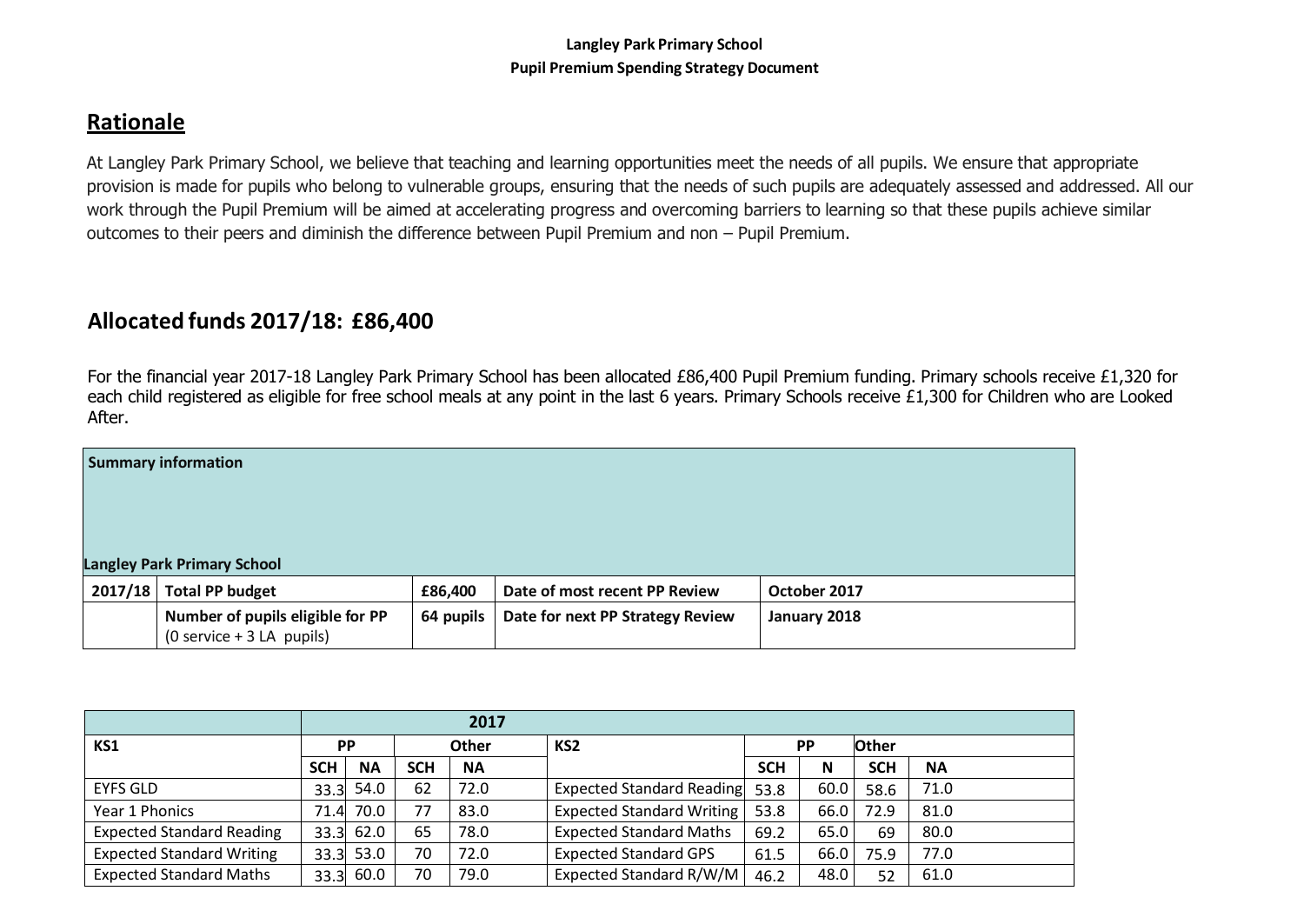#### **Summary of the barriers to learning:**

**Deprivation** - The school serves a community which reflects social and economic challenges. There are 32% of children eligible for free school meals (ever 6), which is above the national average of 24%. The school's catchment area is mixed in terms of outright deprivation, however, IDACI shows pockets of extremely high deprivation where some pupils reside.

**Social Care needs** - A number of families have been supported historically or currently being supported by Social Care. Parents need support from school to help them to address their needs and to support their children's learning.

**Behavioural, Mental and Social health and wellbeing needs** - Many of our children and families have challenges with routines, parenting capacity, mental health, and managing emotions.

**Start Points** – Assessment on entry to the foundation stage, show many children have poorly developed communication skills, little or no English, poor personal, social and emotional development. Attainment on entry is below developmental milestones for the majority of children. For some more able pupils parental aspirations are not in line with academic potential.

**Mobility -** the school has mobility issues resulting in pupils entering and leaving cohorts which has implications for pupils establishing routines and making peer friendships.

**Attendance** – many of our disadvantaged pupils come from homes where schooling is not always seen as the key driver to ensure a good future, school has put in place a number of measures to raise attendance for all pupils but where necessary to offer extra support to ensure all pupils have good attendance.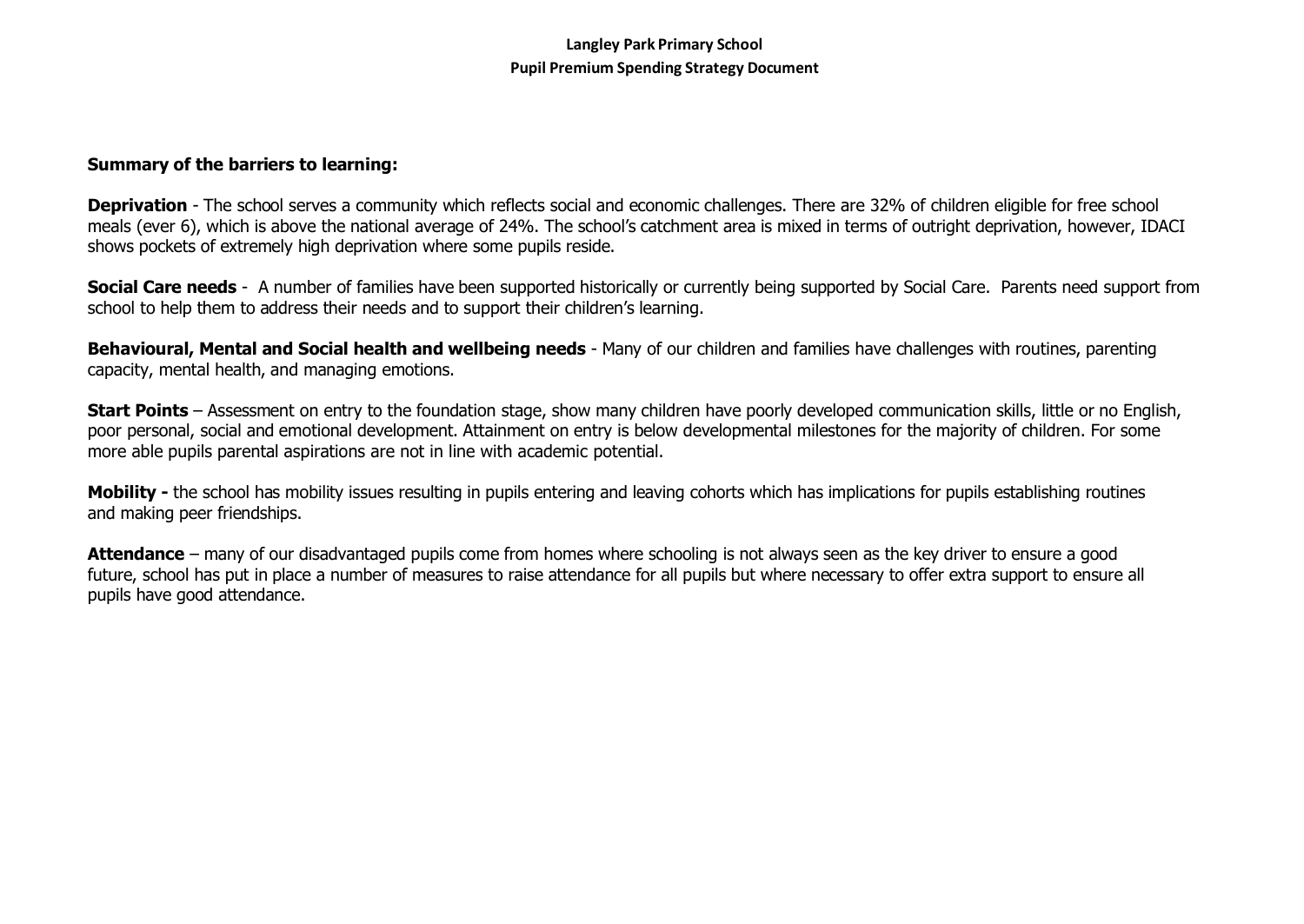| <b>Area for</b><br>Development,<br><b>Barrier &amp;</b><br><b>Proposed impact</b>                                                                                                                                                                                                    | <b>Strategy</b><br>What is the evidence and<br>rationale for choices?                                                                                                                                                                                                                                                                                                                                                                                                                                                                                                                                                                                                                                                                                                                                                                                                                                                                                                                                                                                                                                                                                                                                                   | Cost                                                                                                                                                                                                                                                                                      | How will we ensure this is<br>implemented well?<br>(Monitoring)                                                                                                                                                                                                                                                                                                                                                                                                                                                                                                                                                                                                                                                                                                                                                                                                                                                                                                                                                                                                 | Impact                                                                                                                                                                                                                                                                                                                                                                                                                                 |
|--------------------------------------------------------------------------------------------------------------------------------------------------------------------------------------------------------------------------------------------------------------------------------------|-------------------------------------------------------------------------------------------------------------------------------------------------------------------------------------------------------------------------------------------------------------------------------------------------------------------------------------------------------------------------------------------------------------------------------------------------------------------------------------------------------------------------------------------------------------------------------------------------------------------------------------------------------------------------------------------------------------------------------------------------------------------------------------------------------------------------------------------------------------------------------------------------------------------------------------------------------------------------------------------------------------------------------------------------------------------------------------------------------------------------------------------------------------------------------------------------------------------------|-------------------------------------------------------------------------------------------------------------------------------------------------------------------------------------------------------------------------------------------------------------------------------------------|-----------------------------------------------------------------------------------------------------------------------------------------------------------------------------------------------------------------------------------------------------------------------------------------------------------------------------------------------------------------------------------------------------------------------------------------------------------------------------------------------------------------------------------------------------------------------------------------------------------------------------------------------------------------------------------------------------------------------------------------------------------------------------------------------------------------------------------------------------------------------------------------------------------------------------------------------------------------------------------------------------------------------------------------------------------------|----------------------------------------------------------------------------------------------------------------------------------------------------------------------------------------------------------------------------------------------------------------------------------------------------------------------------------------------------------------------------------------------------------------------------------------|
| 1. To continue to<br>close the<br>attainment gap<br>between<br>disadvantaged<br>children in school<br>and those<br>nationally. To<br>ensure class sizes<br>represent the<br>needs of the<br>children and<br>effective support<br>is in place to<br>provide targeted<br>interventions | Class sizes reflect the needs of children<br>within cohorts and percentage of FSM<br>children within these. Teaching Assistant<br>support is identified to allow the provision of<br>targeted interventions in terms of<br>1:1/small group reading, HFW and targeted<br>support following a lesson for children who do<br>not meet the objective to immediately address<br>misconceptions.<br>Catch up numeracy training to be attended by<br>3 members of staff. EEF research shows that<br>1:1 work with a TA using this structured maths<br>programme led to significant gains.<br>Purchase additional Educational Psychologist time to<br>identify and support individual children and their<br>parents.<br>Booster classes for identified children in year 2 and<br>year 6 to accelerate progress.<br>Research has shown (John Hattie and Sutton Trust<br>toolkit) that small group interventions are successful<br>in prompting pupil progress. Beanstalk Reading<br>Volunteers to target disadvantaged pupils.<br>Clear identification of all vulnerable pupils, SIMs<br>information and Venn diagram sessions termly<br>updating progress in key areas of attendance,<br>attainment, progress and SEND updates. | <b>Full time</b><br><b>HLTA</b><br><b>Full time TA</b><br>0.7 TA<br>0.5TA<br>£75,140<br>(part funded<br>by staffing)<br>£705 training<br>(part funded by<br>grant)<br>TA time for<br>disadvantaged<br>pupils throughout<br>the week.<br>£400 CGP<br>resources<br>E.P<br><b>Time £2000</b> | Review of interventions will take place to<br>show that TA's are intervening<br>positively and impacting on pupil<br>outcomes.<br>CPD on identifying most vulnerable<br>learners and implementing effective<br>interventions.<br>Book monitoring will show interventions<br>happen regularly and address<br>misconceptions within lessons.<br>Maths lead to monitor quality of maths<br>interventions and provide support and<br>development for TA's. Sessions will start in<br>Jan 2018. Literacy lead will monitor the<br>quality of interventions in literacy and<br>provide support and development for TA's<br>These planned booster classes happen and impact on<br>improved outcomes for disadvantaged children.<br>Reading records show clear evidence of<br>1:1 reading in children's records and these<br>impacts on improved pupil outcomes within<br>reading ages/teacher<br>assessments 12 pupils will be<br>Assessment of individual children to facilitate<br>access to statutory assessment, provision of<br>individualised learning programme | KS1 attainment greatly<br>improved, 75%<br>disadvantaged pupils<br>achieved EXS compared<br>to 79% national others.<br>Maths 100% of<br>disadvantaged pupils<br>achieved EXS well above<br>National average of 79%<br>and in writing 88% of<br>disadvantaged pupils<br>achieved EXS well above<br>National average of 68.4%<br>Reading attainment in KS2<br>rose to 63% for<br>disadvantaged pupils<br>achieving EXS a rise of<br>11%. |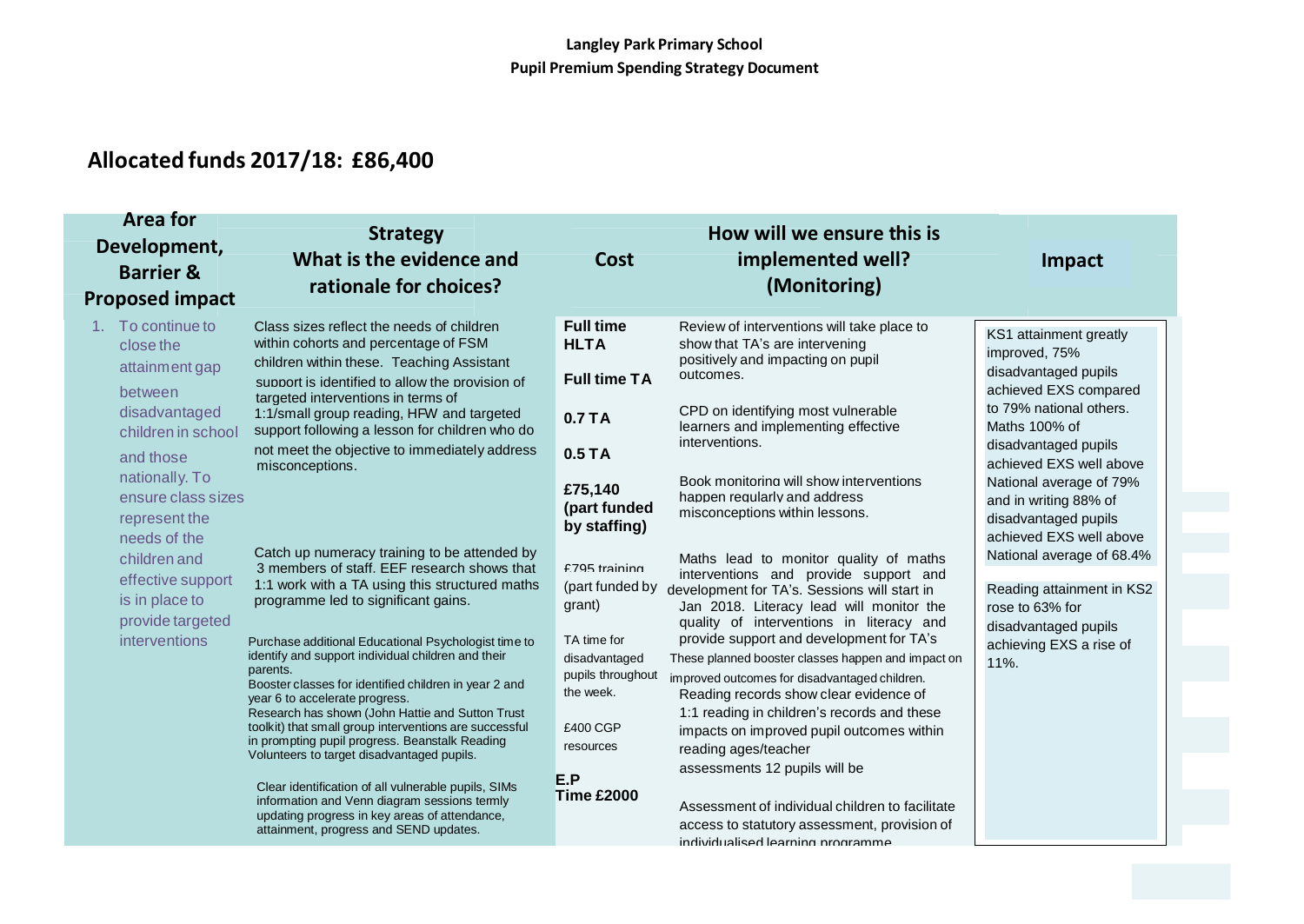| To develop wider<br>2.<br>life experiences to<br>impact on<br>children's social<br>and emotional<br>wellbeing | To use outdoor provision through OPAL<br>to develop children's wider experiences<br>impacting on social interaction, self-confidence<br>and resilience.<br>Studies prove overall that adventure learning<br>interventions make approximately 4 months gain<br>in progress over a year.<br>To develop outdoor provision so it<br>becomes sustainable through OPAL<br>provision and develop own provision<br>through staff CPD<br>All pupils to be given the opportunity to<br>learn to play a musical instrument<br>(financial cost of tuition removed)<br><b>Education Endowment fund and Morris</b><br>2003 recognise the importance of developing<br>confidence, social interaction and physical<br>and mental health through outdoor provision. | (Balance of<br>provision not<br>covered by<br>sports<br>premium<br>funding also<br>covers staff<br>CPD)<br><b>EYFS lead to</b><br>complete<br><b>Forest School</b><br>training (£800)<br>£3600 (partially<br>funded by SSP) | Monitored through pupil voice and<br>discussions with teachers and children.<br>OPAL audit and action plan put in place and<br>completed, apply for OPAL accreditation.<br>Lessons observations will show children have<br>more resilience in their learning when faced<br>with challenge<br>Curriculum offer is further developed<br>through outdoor provision - DHT monitors<br>curriculum offer as leader of teaching and<br>learning.<br>Significant reduction in fees for PP pupils<br>for attendance at Kingswood (June 2018)<br>to allow disadvantaged pupils this<br>opportunity.<br>Scout - Ed to conduct weekly outdoor<br>sessions for Yr 6 and other classes (look<br>at impact on attendance for Mondays. | <b>EYFS lead completed</b><br>practical Forest schools<br>sessions, course to be<br>completed spring 2019.<br>97% of pupils attended<br>residential trip. |
|---------------------------------------------------------------------------------------------------------------|----------------------------------------------------------------------------------------------------------------------------------------------------------------------------------------------------------------------------------------------------------------------------------------------------------------------------------------------------------------------------------------------------------------------------------------------------------------------------------------------------------------------------------------------------------------------------------------------------------------------------------------------------------------------------------------------------------------------------------------------------|-----------------------------------------------------------------------------------------------------------------------------------------------------------------------------------------------------------------------------|------------------------------------------------------------------------------------------------------------------------------------------------------------------------------------------------------------------------------------------------------------------------------------------------------------------------------------------------------------------------------------------------------------------------------------------------------------------------------------------------------------------------------------------------------------------------------------------------------------------------------------------------------------------------------------------------------------------------|-----------------------------------------------------------------------------------------------------------------------------------------------------------|
| % of disadvantaged<br>pupils pass the<br>Phonics Screening test by:                                           | 3. To ensure a higher To develop the teaching of phonics across<br>school so pupils are targeted effectively to<br>develop their speaking and listening skills<br>Targeted phonics sessions                                                                                                                                                                                                                                                                                                                                                                                                                                                                                                                                                        | <b>Additional</b><br><b>Staff</b><br><b>Planning</b><br>Time<br><b>CPD for staff</b><br>£1400 (split                                                                                                                        | Outcomes for pupils will improve as their<br>understanding of phonics develops<br>The quality of teaching phonics will<br>improve and will be quality assured<br>by Paul Dalglish (Ruth Miskin                                                                                                                                                                                                                                                                                                                                                                                                                                                                                                                         | 55.6% of disadvantaged<br>pupils achieved phonics<br>screening pass, 100% of<br>disadvantaged pupils                                                      |
|                                                                                                               | Purchase RWI books<br>(Oxford University Press)                                                                                                                                                                                                                                                                                                                                                                                                                                                                                                                                                                                                                                                                                                    | over 4<br>sessions)                                                                                                                                                                                                         | Training) - full day's phonics<br>training to be completed Dec 17<br>followed by 2 development days.                                                                                                                                                                                                                                                                                                                                                                                                                                                                                                                                                                                                                   | passed Year 2 retest.                                                                                                                                     |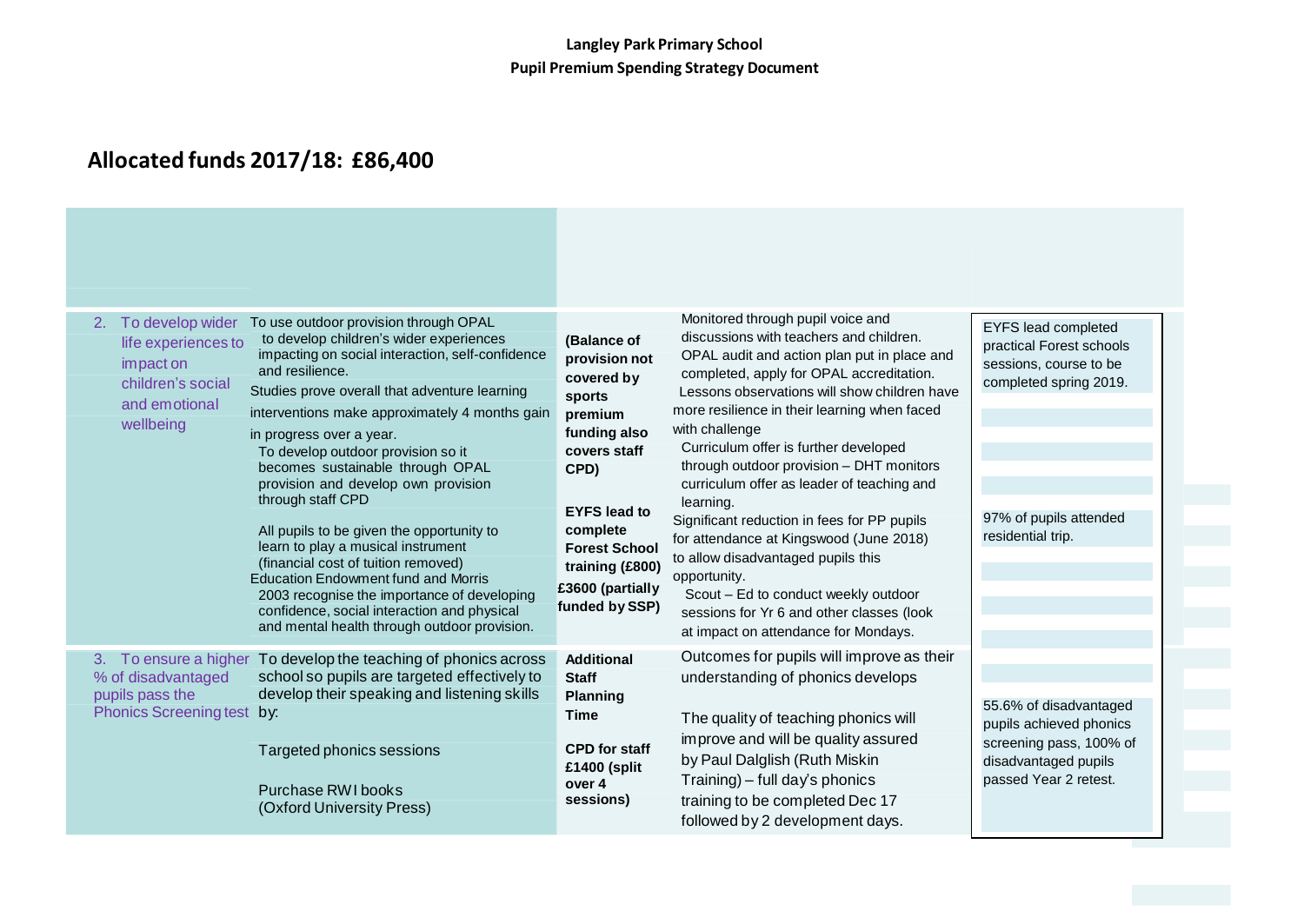| In $Y1$ .                                                                                                                                                                      |                                                                                                                                                                                                                                                                                                                                                                                                                                                                                                                                                                                             |                                                                                                                                                                                                                    |                                                                                                                                                                                                                                                                                                                                                                                                                                                                                                                           |                                            |
|--------------------------------------------------------------------------------------------------------------------------------------------------------------------------------|---------------------------------------------------------------------------------------------------------------------------------------------------------------------------------------------------------------------------------------------------------------------------------------------------------------------------------------------------------------------------------------------------------------------------------------------------------------------------------------------------------------------------------------------------------------------------------------------|--------------------------------------------------------------------------------------------------------------------------------------------------------------------------------------------------------------------|---------------------------------------------------------------------------------------------------------------------------------------------------------------------------------------------------------------------------------------------------------------------------------------------------------------------------------------------------------------------------------------------------------------------------------------------------------------------------------------------------------------------------|--------------------------------------------|
| To strengthen<br>4.<br>knowledge and<br>understanding of<br>basic skills in<br>maths to enable<br>children to apply<br>these within the<br>wider<br>mathematics<br>curriculum. | Using a maths mastery approach has been<br>proven to produce significant gains in<br>mathematical attainment and progress.<br>School is implementing 'White Rose Maths'<br>schemes in school which use this principle<br>as a fundamental foundation for learning.<br>Basic Skills activities are carried out by all<br>pupils daily as part of the school's 8:45am<br>'soft start' to the day. Big Maths challenges<br>are used in KS2 alongside other resources<br>to ensure the mathematical diet of pupils is<br>built upon a robust understanding of the<br>basic mathematical skills. | <b>Staff CPD</b><br>time to<br>develop<br>knowledge of<br>required<br>mathematics<br>resources.<br>Maths lead to<br>attend all<br>network<br>meetings for<br>this subject<br>area (supply<br>cover as<br>required) | Maths lead to attend all network meetings<br>for this subject area.<br>Lesson observations and learning walks<br>will show better outcomes for pupils<br>throughout school.<br>Improved behaviour and calmer start to the<br>school day than before September 2017<br>will lead to better classroom climate more<br>conducive to learning and will give pupils a<br>possible extra 75 minutes of maths per<br>week. Tighter recording of behaviour from<br>CPOMs to evidence impact of new<br>approach to the school day. | Massive improvement in<br>school behavior. |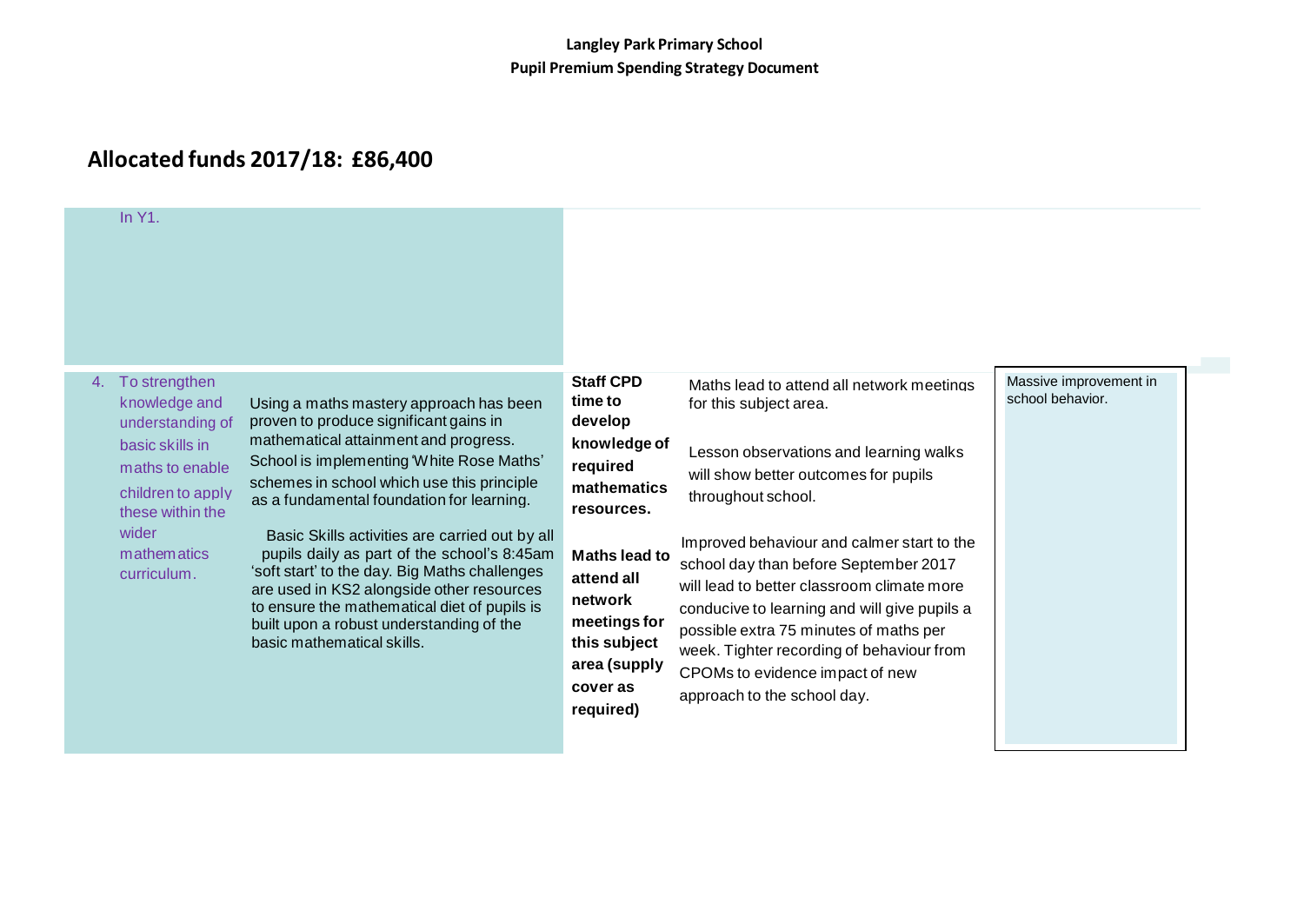| EEF reports suggests On average, pupils<br>in schools adopting Mathematics Mastery<br>made more progress than similar pupils<br>in schools that did not adopt the<br>programme.                                                                                                                                                                                                                                          | Maths lead will have a clear picture of<br>mastery teaching in order to develop<br>staff's understanding of this. Training will<br>be delivered for all staff throughout the<br>academic year, staff have PPA sessions<br>together to allow joint planning and<br>sharing of best practise. Whole staff<br>meetings providing opportunities for 1:1<br>support. |                                                                                                                                                                                   |
|--------------------------------------------------------------------------------------------------------------------------------------------------------------------------------------------------------------------------------------------------------------------------------------------------------------------------------------------------------------------------------------------------------------------------|-----------------------------------------------------------------------------------------------------------------------------------------------------------------------------------------------------------------------------------------------------------------------------------------------------------------------------------------------------------------|-----------------------------------------------------------------------------------------------------------------------------------------------------------------------------------|
| To continue to offer breakfast club to<br>5. To support<br>children to ensure they are in school and<br>attendance and<br>ready to start their day promptly and<br>punctuality so that<br>appropriately.<br>figures are above<br>those of similar<br>Incentives for attendance over 97%, half<br>schools nationally<br>termly attendance certificates for all<br>pupils. Poor attendance to be addressed<br>immediately. | Attendance will be above national data<br>Costs relate<br>to staffing<br>Persistent absence will be below national<br><b>Contribution</b><br>data.<br>to the cost of<br>PSA.<br>Better parental engagement in<br><b>PSA using</b><br>attendance related meetings following LA<br>school as a<br>guidance.<br>base therefore<br>extra costs of                   | Absence rate of<br>disadvantaged pupils has<br>risen from 9.8% in 2016/17<br>to 7.6% in 2017/18<br>Persistent absence of<br>disadvantaged pupils has<br>risen from 50% in 2016/17 |
| Member of staff plus PSA to contact<br>parents to challenge any absence.<br>Gov.uk 2016 - Central to raising standards<br>in education and ensuring all pupils can<br>fulfil their potential is an assumption so<br>widely understood that it is insufficiently<br>stated - pupils need to<br>attend school regularly to benefit from<br>their education.                                                                | heating/phone<br>Having PSA based on site will allow<br>etc to be<br>quicker access to this support as well as<br>factored in.<br>making her more visible in a supportive<br><b>DHT</b> released 1<br>way to engage with parents.<br>hour per week<br>to work with<br>Rewards for good attendance.<br>office admin to<br>analyse<br>attendance<br>data.         | To 31% in 2017/18                                                                                                                                                                 |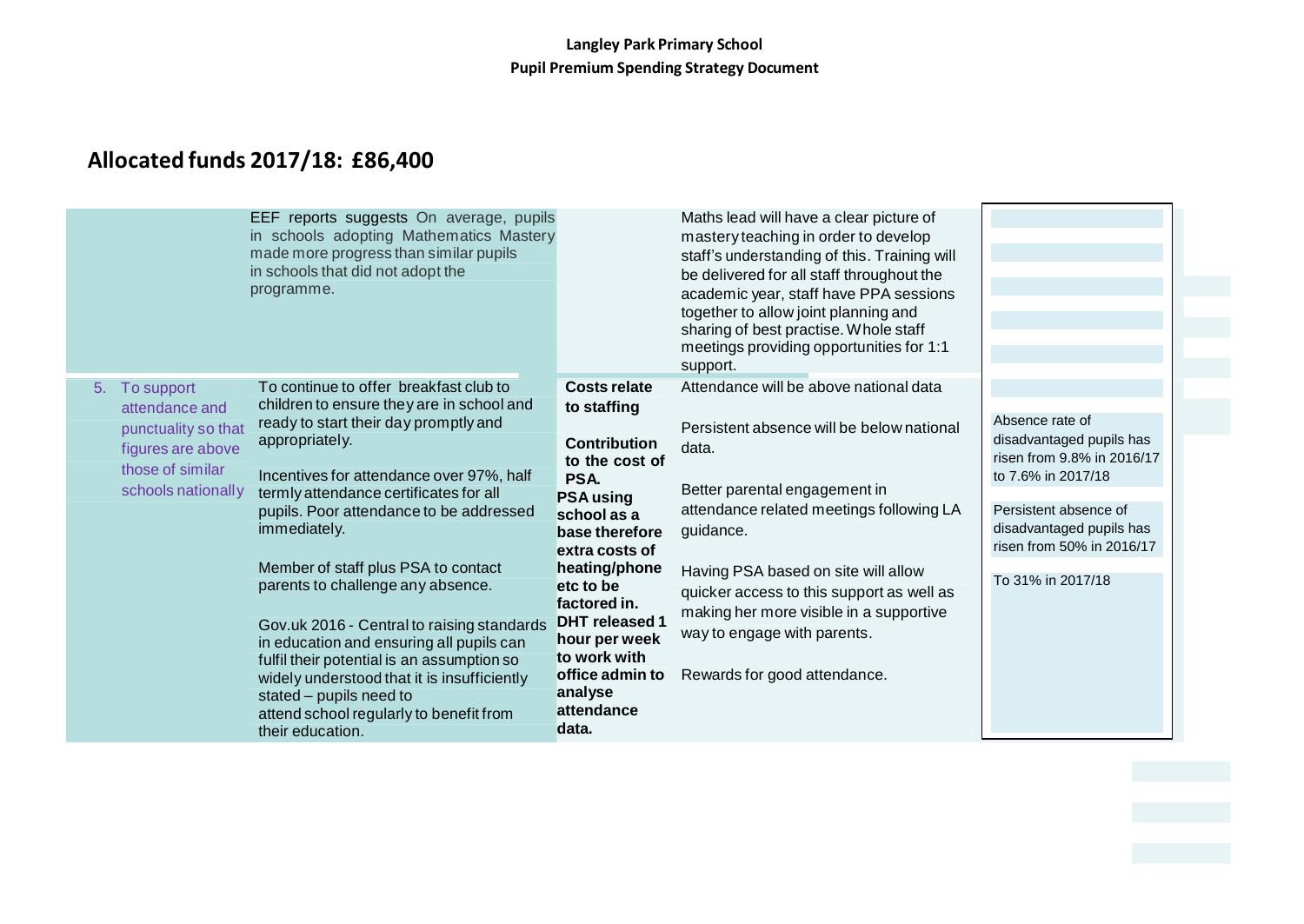| % of disadvantaged<br>age related<br>expectations in KS1<br>and KS2 reading<br>SAT <sub>s.</sub>                        | 6. To ensure a higher Research has proved pupils accessing<br>a well stocked library and utilising the<br>pupils reach or exceed Accelerated Reader program make<br>significant gains in their attainment and<br>progress in reading.<br>On average pupils engaging in a<br>comprehensive reading comprehension<br>approach make an additional 5 months<br>progress in an academic year through<br>explicit skill teaching and teacher<br>modelling. | <b>CPD time</b><br><b>Accelerated</b><br><b>Reader fees</b><br>Daily reading<br>comprehensio<br>n skills<br>lessons.<br><b>SLA with LA</b><br>Middle leader<br>training | Pupils to be accessing Accelerated Reader in a more<br>frequent and taxing manner. Displays in school to reflect<br>the importance and high priority this subject is being<br>given, classes to have reading areas to promote reading<br>for pleasure which has been proven to be the key driver<br>for academic performance. Reading comprehension<br>skills to be taught daily with high quality teacher<br>modelling observed during lesson observations and<br>learning walks.<br>Literacy lead to complete middle leader training leading<br>reading in school. Play performances in school costed,<br>punctuation roadshow showcasing knowledge based<br>curriculum in a lively manner, repeated with reading<br>roadshow in Spring. Library development and class<br>based reading areas to increase appeal of reading. | Keystage 1 attainment for<br>disadvantaged pupils rose<br>from 33% in 2016/17 to<br>75% achieving EXS in<br>2017/18<br>A rise in KS2 from 54% to<br>63 % of disadvantaged<br>pupils achieving EXS was<br>also achieved. |  |
|-------------------------------------------------------------------------------------------------------------------------|------------------------------------------------------------------------------------------------------------------------------------------------------------------------------------------------------------------------------------------------------------------------------------------------------------------------------------------------------------------------------------------------------------------------------------------------------|-------------------------------------------------------------------------------------------------------------------------------------------------------------------------|--------------------------------------------------------------------------------------------------------------------------------------------------------------------------------------------------------------------------------------------------------------------------------------------------------------------------------------------------------------------------------------------------------------------------------------------------------------------------------------------------------------------------------------------------------------------------------------------------------------------------------------------------------------------------------------------------------------------------------------------------------------------------------------------------------------------------------|-------------------------------------------------------------------------------------------------------------------------------------------------------------------------------------------------------------------------|--|
| 7. To ensure<br>effective feedback<br>is evident,<br>consistent and<br>impacts on<br>improved<br>outcomes for<br>pupils | Review and targeted additional support in<br>relation to marking and feedback to<br>ensure it is high quality and reflects the<br>demands of the 2014 curriculum<br>continuing to close the gap between<br>disadvantaged children and non-<br>disadvantaged children.<br>The Sutton Trust EEF toolkit identified<br>quality feedback as having a significant<br>impact on children's progress.                                                       |                                                                                                                                                                         | <b>DHT HT</b><br>Monitoring of books<br>show effective marking and<br>feedback impacting on improved<br>outcomes for children,<br>CPD impact analysis to identify strengths<br>to share and areas for improvement.<br>Marking and feedback policy reviewed<br>Discussions with children and staff to<br>identify impact of marking and feedback                                                                                                                                                                                                                                                                                                                                                                                                                                                                                |                                                                                                                                                                                                                         |  |